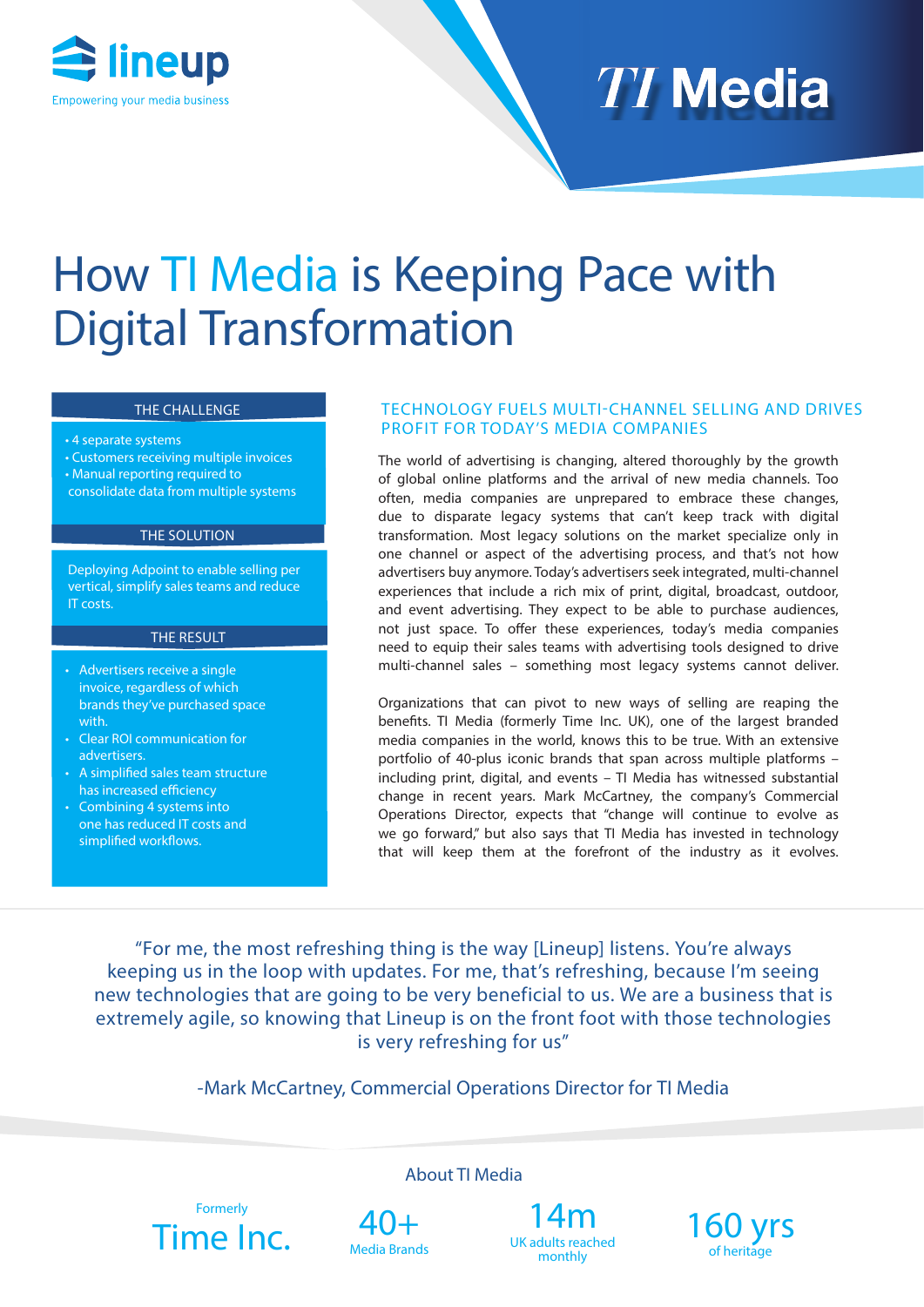

### BEFORE INNOVATION: The Challenges

Just four years ago, TI Media was running what McCartney describes as a "very siloed business". Individual sales teams were responsible for specific titles, and the ad booking systems that sales teams were using varied by title. As TI Media acquired new publications and media brands, it also brought new ad sales teams and their software solutions into the fold. Ultimately, this cycle of acquisition resulted in TI Media running four different ad booking systems simultaneously across its brands. In turn, the redundancy meant that there were many advertiser's accounts appeared more than once across the multiple systems. This overlap presented significant challenges for TI Media in managing overall sales and selling multichannel experiences.

Without a complete view of a single customer, it was difficult for the TI Media team to understand who was buying what, or to determine how much money each client was spending. The company wanted to get away from selling individual brands and move towards pitching verticals to advertisers; challenging because teams had no easy way to see opportunities in one place. When a sales rep needed immediate information on a customer, that information wasn't available. Instead, TI Media had to map data together manually from multiple systems to compile a simple sales report. Invoicing was also a challenge, as running more than one system meant that TI Media would regularly send out multiple invoices to a single client. For the clients that were buying ads vertically rather than for a single publication, this billing process was confusing and made it more

challenging to understand ad spend and ROI.

Structurally, TI Media also struggled with overlaps of salespeople. Rather than consolidating the sales team as it acquired new media brands, IT Media had kept the individual sales teams intact. In numerous cases, the confusion of the company's system meant that salespeople from different parts of the business were working with the same clients. For customers, this overlap meant disorder and wasted time. For TI Media, it was a clear sign that things needed to evolve. "From a customer's experience, it wasn't as professional as what we would want it to have been," McCartney says.